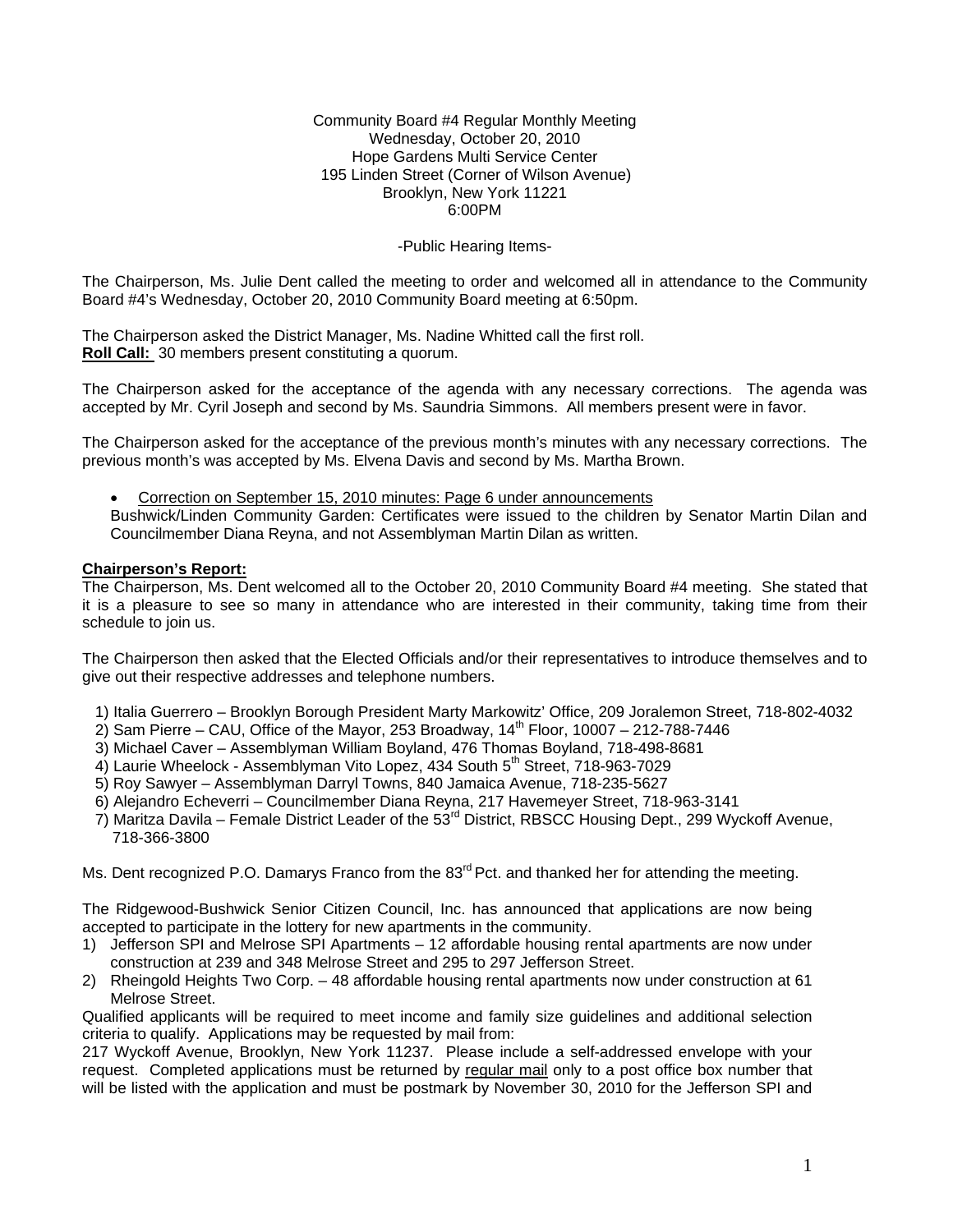Melrose SPI Apartments and postmark by December 6, 2010 for the Rheingold Heights Two Corp. Apartments.

Applications may also be requested by visiting the RBSCC Housing Office located at 299 Wyckoff Avenue between 2PM and 4PM, Monday through Friday.

Victoria Kravits: RBSCC also offers assistance in filling out the application at 299 Wyckoff Avenue between 2PM to 5PM.

The US Department of Justice – Federal Bureau of Investigation (FBI) would like to make a presentation to the board and public on Infra Gard collaboration for National Infrastructure Protection. Infragard protection is critical infrastructures and Key Resources. Key resources are individual targets whose destruction would not endanger security on a national scale, but would create local disaster or profoundly damage national morale. Together, critical infrastructures and key resources are so vital that their incapacity or destruction would have a debilitating impact on the defenses, economic security, public health or national confidence of the United States.

The Community Board will make room on their agenda to learn more about this for their next month's meeting.

The Urban Planning Program at Hunter College is will assist Community Board #4 on a project around land use issues or any other issues affecting the public realm. The chairperson would like to have a conversation with this group regarding the issue of the half-way/three-quarter houses that have become a source of concern in the community. Ms. Dent will keep the community abreast of future developments surrounding this.

Garden Apprentice Program: The Chairperson encouraged the audience to invite a youth to intern at the Brooklyn Botanic Garden. The Garden Apprentice Program (GAP) is a great way for teens to learn about **urban agriculture and the environment** while working in one of the most exciting public gardens in the world! Apprentices can work their way up the four-tier program, potentially earning a paid position as Senior Apprentice.

If you **enjoy getting your hands dirty** and want to **work with other teens**, GAP may be for you. You are the future –*help make it greener!*

Apprentices make a ten-month commitment to GAP, from March to December, which includes spring training, summer programming, and a weekly commitment throughout the academic year.

- Tier 1: Discovery Guide Apprentices Open to students in  $8^{th}$  or  $9^{th}$  grade
- Tier 2: Garden Corps Apprentices Open to students in  $10<sup>th</sup>$  grade or to those who have successfully completed Tier 1
- Tier 3: Junior Apprentices Open to students in 11<sup>th</sup> grade or to those who have successfully completed Tier 2
- Tier 4: Senior Apprentices Open to students who have successfully completed the Junior Apprenticeship, Tier 3

Open House: November 13, 2010 at 1PM in the BBG Auditorium, RSVP is required to attend. Contact GAP coordinator at 718-623-7252 or gap@bbg.org. For more information and to download an application please go to www.bbg.org/gap.

Senator Martin Malave-Dilan will host a Community Conversation on Thursday, October 21, 2010 at the Hope Gardens Community Center, 195 Linden Street at 6:30PM. Guest Speakers include: NYPD, Department of Sanitation and Nadine Whitted- District Manager of Community Board #4.

#### **District Managers Report:**

The Tornado of September 16, 2010 revealed that two parks in the district withstood major damages - Irving Square and Maria Hernandez Parks. As a community we are very fortunate that the damaged incurred only affected parks and that no human life or limb was lost as a result of the tornado. The tour performed by the District Manager and a staff member revealed that over 50 locations were found with either trees down, limbs broken off and in some cased vehicles damaged by broken limbs as a direct consequence the storm.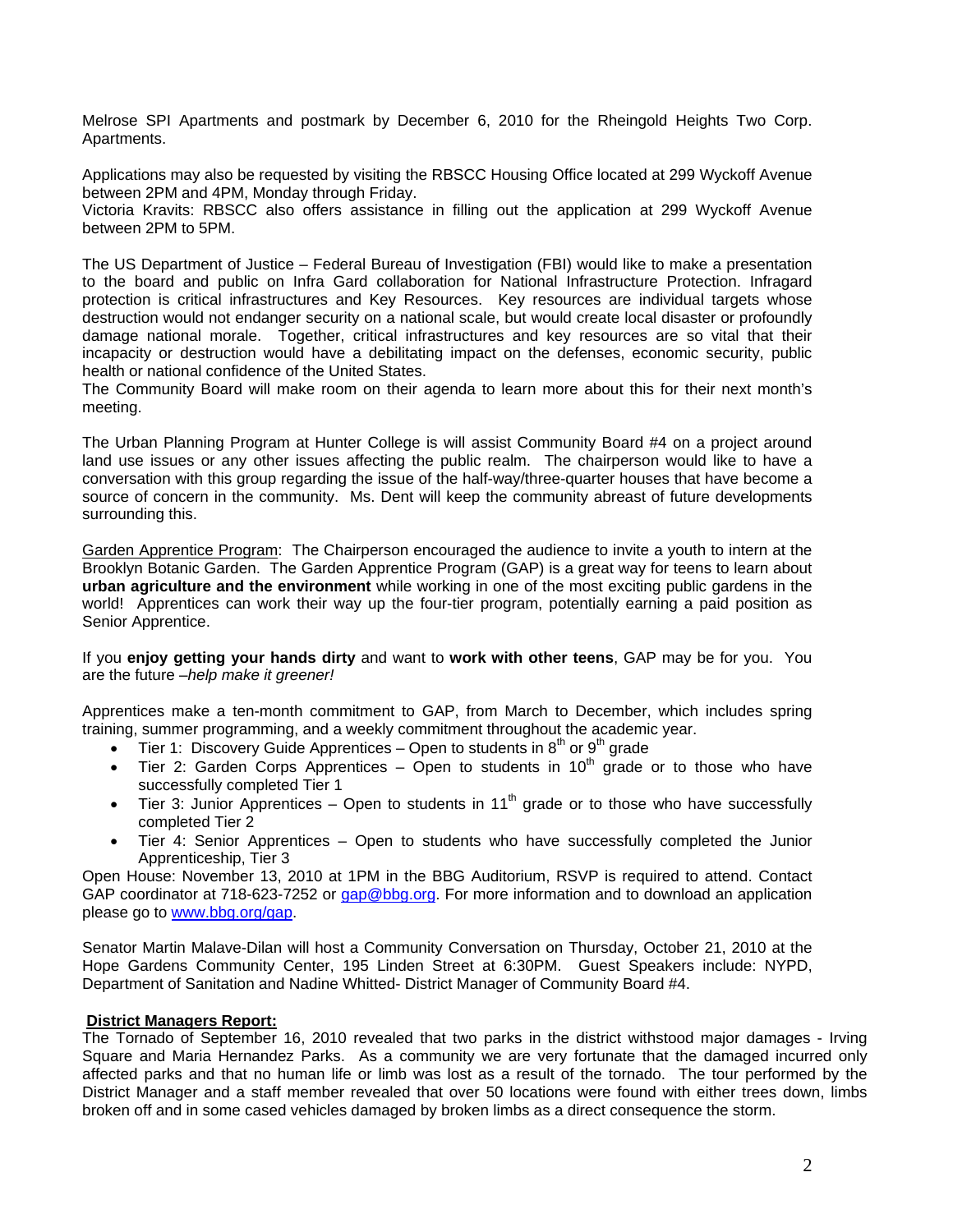September 24, 2010: Wyckoff Heights Medical Center Presidents Advisory Council - Elected Officials, Community Leaders, Community Based Organizations, and others were invited to meet with the officers and key personnel of the newly organized management teams at the hospital. The President of the hospital, Mr. Garg, spoke of the several initiatives underway at the hospital, including the Violence Awareness, the new Myrtle Avenue & Harman Street Clinic, and the new triage process at the emergency room. Ms. Jannitza Luna-Dilan was introduces as the Director of Public Affairs.

Comments and questions pertaining to long lines and the lack of English interpreters were directed to the President, Mr. Garg who responded by stating that the hospital is a community hospital and more time is needed in order for him to implement changes. The District Manager asked Mr. Garg to let the Community Board know when jobs opportunities are available.

September 27, 2010: Budget Consultation Sessions with the Following –

*New York Police Department* 

- 5,000 officers down city wide
- New graduates with become available in 2011

# *Department of Transportation - Roadway work will be done*

- Myrtle Avenue from Himrod Street to Palmetto Street
- Myrtle Avenue from Himrod Street to Broadway
- The Department is requesting support from the Community Board for a night resurfacing program

# *Department of Parks and Recreation*

The Borough Commissioner Jules Siegel noted that the Irving Square & the Maria Hernandez Parks in the Bushwick Community were hit the hardest in the Borough by the September 16, 2010 Tornado. He noted that our NYC Council Member Erik Dilan took \$300,000.00 from his capital budget to be allocated for park repairs within the district. He mentioned that no other Council Member has done this.

The District Manager, Ms. Nadine Whitted suggested that letter of thanks be sent to Council Member Erik Dilan.

- 1. Rudd Playground located on Aberdeen Street receive money to get a renovation job done partially from a company already in the area of the park
- 2. Barry Morrow Ball Field naming ceremony will take place in the very near future as the signage was finally received and ordered by the Parks Department
- 3. Tree pruning staff needed (the district manager enclosed a map showing street pruning by fiscal year from 1999-2012 which also includes what is being proposed)
- 4. Maintenance staff
- 5. PEP staff
- 6. Recreational Staff

# September 28, 2010

United States Postal Service (USPS) Committee Advisory Committee

The Advisory Council met to discuss and problems relative to the postal to the postal service. Since the inception of the advisory council many of the complaints have not changed which involves: long lines, mis-delivered mail, attitudes, etc. Ms. Whitted encouraged all to let her know of any concerns or specific complaints which can be brought to the attention of the leadership within the Postal Service for resolution. Please be specific to include location, date, time and names if possible.

The Williamsburg area will also receive a new additional zip code due to the expansion and gentrification of the area. When the issue of the Bushwick area receiving one zip-code as opposed to having portions of four zip codes: 11206, 11207, 11221 and 11237 which blends data statistically with other districts the postal service response was that it will never happen!!!

The District Manager also spoke about the US Postal Service proposal of reducing mail delivery from 6 days a week to 5 days a week. The USPS will soon decide if that will occur, however if that should occur the Post Office will remain open six days a week.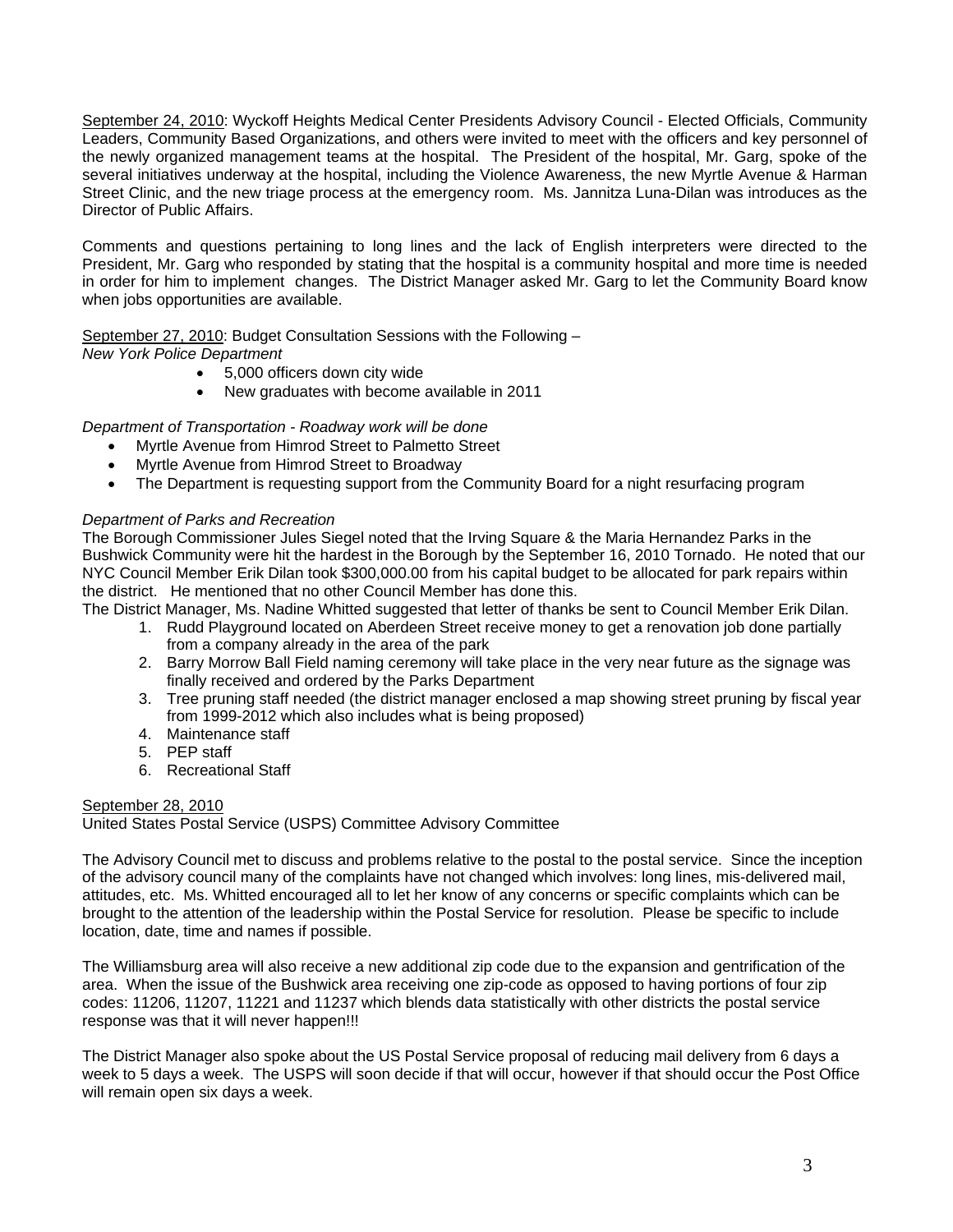October 4, 2010 - Attended Health Committee Meeting October 5, 2010 – Attended the Public safety Committee Meeting

Ms. Whitted and the Chairperson, Ms. Julie Dent attended the Retirement Celebration for Commissioner Julius Spiegel the Brooklyn Commissioner of The Department of Parks and Recreation. Commissioner Spiegel retired after working 37 years for the City of New York. He served an overwhelming majority of those years as the Brooklyn Parks Commissioner. It was under his reign that most of the parks in the district received capital dollars for repair work:

Maria Hernandez Park, Thomas Boyland Park, Knoll Street Park and Ball Field, Bushwick Park, and Fermi Park are parks which have been renovated under his reign.

The board's great relationship shared with the Commissioner allowed Community Board #4 to recommend which baseball organizations would utilize the local parks. No other Community Board has had such a privilege; however there is no guarantee that the board will have the same privilege under the new leadership.

The new Borough Commissioner Mr. Kevin Jefferies stated that he will be making appearance at the board's meeting in the near future.

October 6, 2010 – Attended the Executive Committee Meeting October 7, 2010 – Attended Brooklyn North – PLaNYC Meeting

PlaNYC launched three years ago, is the city's effort to transform the city to make a more greener, greater New York. The City is required by Local Law 17 of 2008 to update PlaNYC every four years. The first update is due on Earth Day 2011. The government alone cannot achieve the ambitions goals set forth in PlaNYC. The board must leverage the ideas, energy and involvement of the community. In 2006 over 150 organizations were involved in the creation of PlaNYC and thousands of New Yorkers participated in town hall meetings to share their vision, which resulted in the 127 initiatives and 10 goals currently in PlaNYC.

1) Housing – creating and making housing more affordable and sustainable

- 2) Open Space ensuring that all New Yorkers live within a 10 minute walk of a park
- 3) Brownfields clean up all contaminated land in New York City

4) Water Quality – open 90% of the district's waterways for recreation by reducing by water to ensure long term reliability

- 5) Water Network develop critical backup systems for our aging water network to ensure long term reliability
- 6) Transportation improve travel times by adding transit capacity for millions more residents
- 7) Reach a full state of good repair on NYC's roads, subways and rails for the first time in history
- 8) Energy Provide cleaner, more reliable power for every New Yorker by upgrading energy and infrastructure
- 9) Air Quality Achieve the cleanest air quality of any big city in America
- 10) Climate Change Reduce global warming emissions by 30%

# October 8, 2010 - Budget Consultations

Department of Buildings

- Agency requesting capital money for automation (computerization)
- Agency available for a half day per district to survey areas for illegal curb cuts

# Department of Homeless Services

Provided information on their active programs and services:

- Advantage a rental subsidy that helps clients, transition from temporary emergency shelter to selfsufficiency. The one-to-two year subsidy will be available to clients who have been in shelter for at least 60 days, work a minimum of 20 hours per week and participate in an additional 15 hours of activities that will prepare them for self-sufficiency.
- The HOPE Count the DHS estimates the number of unsheltered homeless individuals through the Homeless Outreach Population Estimate (HOPE)
- Homebase Assists tenants at risk of homelessness due to foreclosure by informing tenants of their rights, assisting with maintaining or repairing apartment conditions and when necessary, relocation.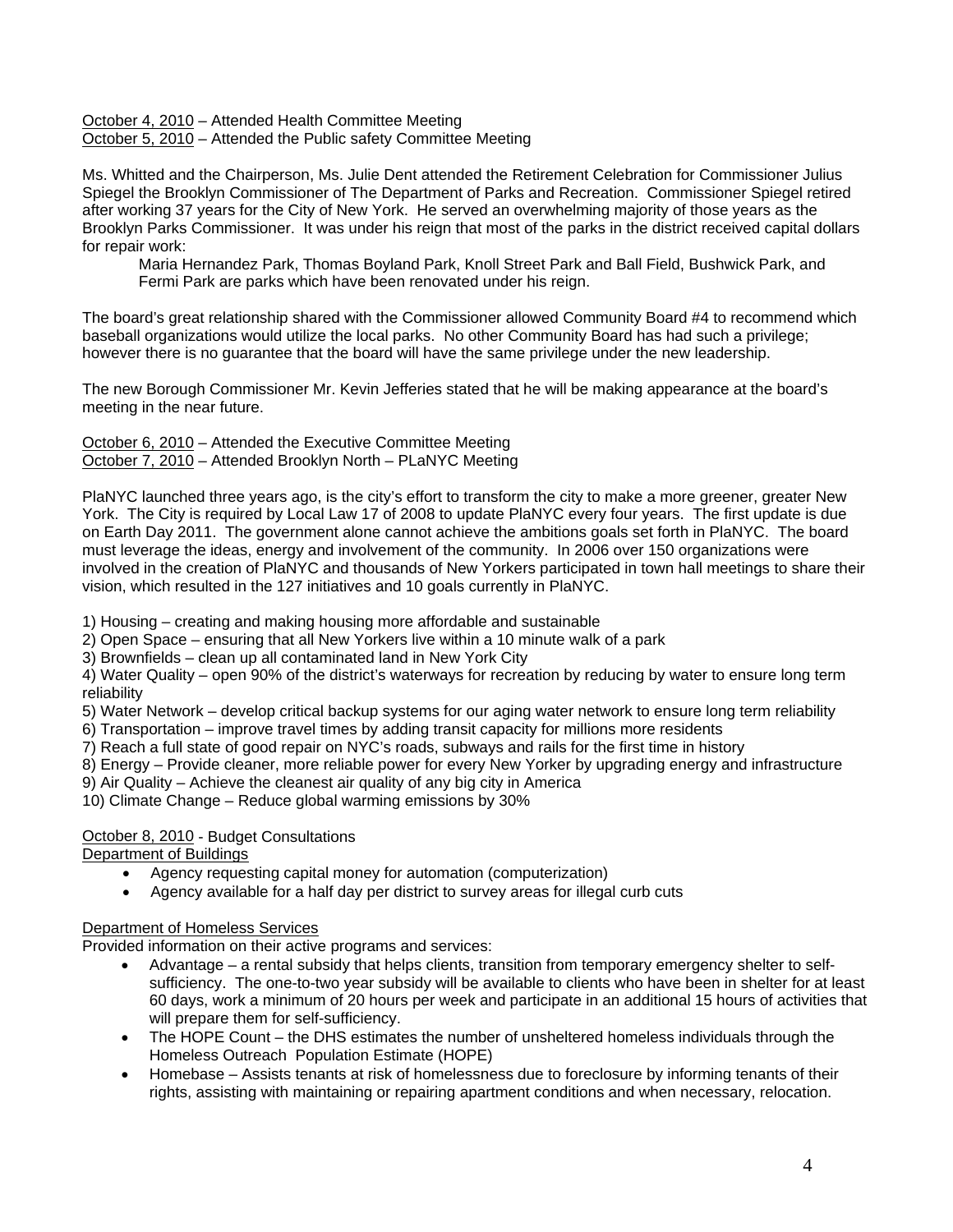Other servicers include eviction prevention, benefits advocacy, budgeting, short-term emergency funding and assistance in obtaining employment.

## Human Resources Administration

• Providing information of their services within the borough

## Fire Department

- Requesting funding to purchase smoke detectors and carbon monoxide detectors for distribution to the public throughout the year in all five boroughs
- Requesting funding to replace aged gates (which are used to maneuver through crowds at large events)
- Requesting funding to purchase CPR kids which includes high tech mannequin and training video

## Department Sanitation

- Reported that each borough will soon have a Hazardous Material Drop Off
- Missing signs can be replaced
- Law regarding fliers more that one complaint must come in from the block
- Beginning in January 2011 mattress disposal must be in a sealed plastic bag

## October 12, 2010

# **Brooklyn Borough Service Cabinet Meeting**

Discussed what will be on the ballot regarding Charter Revision on November 2, 2010 Election Day Two questions will be on the back of the paper ballot:

- 1) Two(2) or Three(3) term limits for the Mayor, Borough Presidents, Public Advocate and NYC Council **Members**
- 2) Seven other reforms (to find out more go to www.nyc.gov/charter

Youth & Education Committee Meeting (See Report)

#### October 13, 2010

#### District Service Cabinet Meeting

Items Discussed:

The Department of Sanitation stated that schools receive from 13 to 15 collections per week.

• Coordinated effort of refuse collection and storage at district schools by the Department of Sanitation and Department of Education's Custodians

Three local schools were invited to engage in conversation concerning this matter. Since no one representing any of the three schools that were invited appeared, our representative from the Mayor's CAU Office made follow up calls to the Principals of the schools. As a result of his effort this issue will be revisited in the month of November with the full cooperation of the schools.

#### Economic Development Committee Meeting (See Report)

#### October 19, 2010

The NYS License Authority hosted a meeting with community leaders and the NYPD to meet with Chairman Rosen, CEO and Michael Jones, Deputy CEO. The chairman stated that the agency had problems traditionally and lacked management at the top. There will be new regulations forthcoming which will require the Community Board's approval on changes of method of operations for establishment with SLA licenses.

If and establishment received a license to sell beer, they can not start selling wine or liquor at their establishment, they must go back to the SLA and submit another application.

SLA licensed establishments can not arbitrarily sell liquor in backyards or roof tops or place tables on sidewalks; this must be specified in the application.

If any establishment is found to have six (6) NYPD incidents over a period of 60 days it is grounds for the revocation of their license.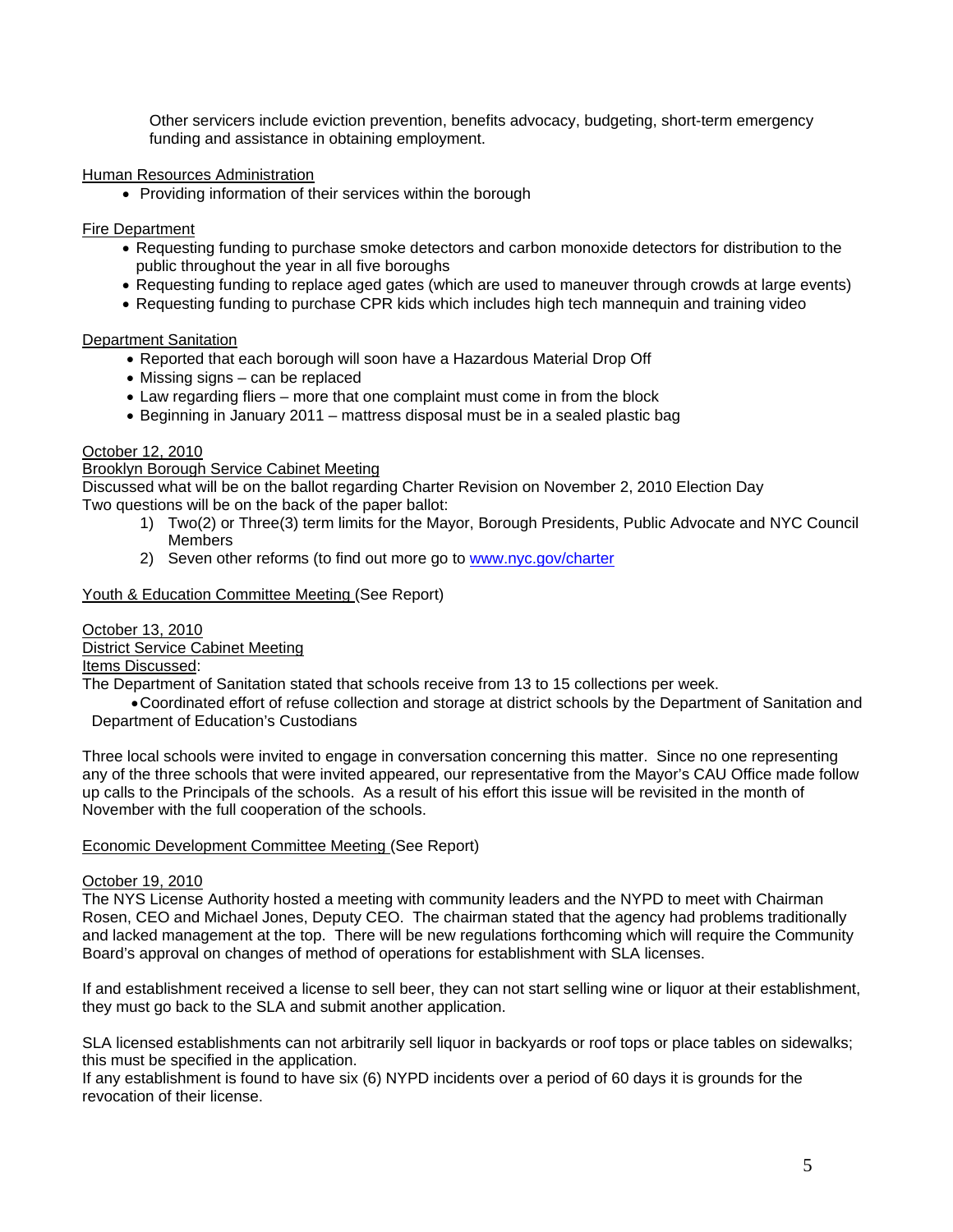Con Edison: In case of a storm – If electrical equipment is damaged during a storm Con Edison will make temporary repairs to restore service if possible. The customer is responsible for making permanent repairs to the service attachment. For more information on preparing for emergencies, go to http://www.nyc.gov/html/oem/html/ready/ready.shtml for New York City.

## **Committee Reports**

Economic Development Committee (EDC), Mr. Odolph Wright - Chairperson: Meeting Held Wednesday, October 13, 2010 at 6:00PM, 315 Wyckoff Avenue

## Items Discussed:

The Economic Abstract of the 2009 Community Economic Survey of the Bushwick & Williamsburg Community Performed by Ear Properties: Mr. Reale Rose the President of EAR Properties noted the goal of the survey was to understand the broader economic needs that residents in the community are facing as a result of the recession. He noted that he also explored how public/private collaboration may be able to further increase the long term sustainable living standards within the community. Mr. Rose stated that he is committed in creating awareness within the community of its short term and long term needs.

EAR Properties provided an abstract of the survey some *fast facts* on demographics, housing and education. The numbers that were presented to the committee did not seem pure and therefore was challenged by the committee. It was determined that the entire survey must be read in order to get the greater understating.

Health Hospital & Human Services Committee (HHH), Ms. Mary McClellan – Chairperson: Meeting Held Monday, October 4, 2010 at 6PM, 315 Wyckoff Avenue

Items Discussed:

1) La Providencia Clinic would like to reconnect with the community starting with Community Board #4. The clinic located at 1280 Dekalb Avenue provides a host of medical services.

The Committee also thought that a tour of the clinic was necessary and that they should have an opportunity to meet the clinic's new Director Ms. Wilma Mitey.

2) Wyckoff Heights Medical Center – Ms. Luna-Dilan, Director of Public Relations addressed the committee and stated that the Administration of the hospital recognize the fact that the hospital belongs to the community. The President Mr. Garg is committed to changing the perception in the community. Ms. Luna stated that she will be going to all the district's schools and day care centers in order to make sure that the children receive immunization shots.

The new Autism Clinic and the Mastronardi Family Medicine Center – an evening clinic, are being introduces to the community at large. The Autism Clinic provides the following:

- Evaluation and diagnosis of Autism
- Weekly appointments with and Pediatric Neurologist
- Alternative Medicine Therapy
- Genetic testing and research in Collaboration with Cornell University

The Department of Health in conjunction with the NY Presbyterian Hospital reported that in Community District 4 there are five (5) specific health outcomes which are chronic: Diabetes, Heart Disease, Obesity, Cancer and Asthma. The Wyckoff Heights Medical Center is working towards preventing these outcomes by addressing "cultural versus health".

Community Board #4 has decided to provide water with the meal provided at their monthly board meetings instead of soda in an effort to help with the health issues.

3) Ms. Evelyn Ortiz from the Department of Health reported some initiatives that are underway:

- Flu Week, November  $14 21$ , 2010, Receive free flu shot
- Sugar Sweeten Beverage Extravaganza Soda has been linked to obesity. Education is the way!!! The Dept. of Health is asking for pledges that people will make water and 100% fruit juice more readily available rather than soda and cake.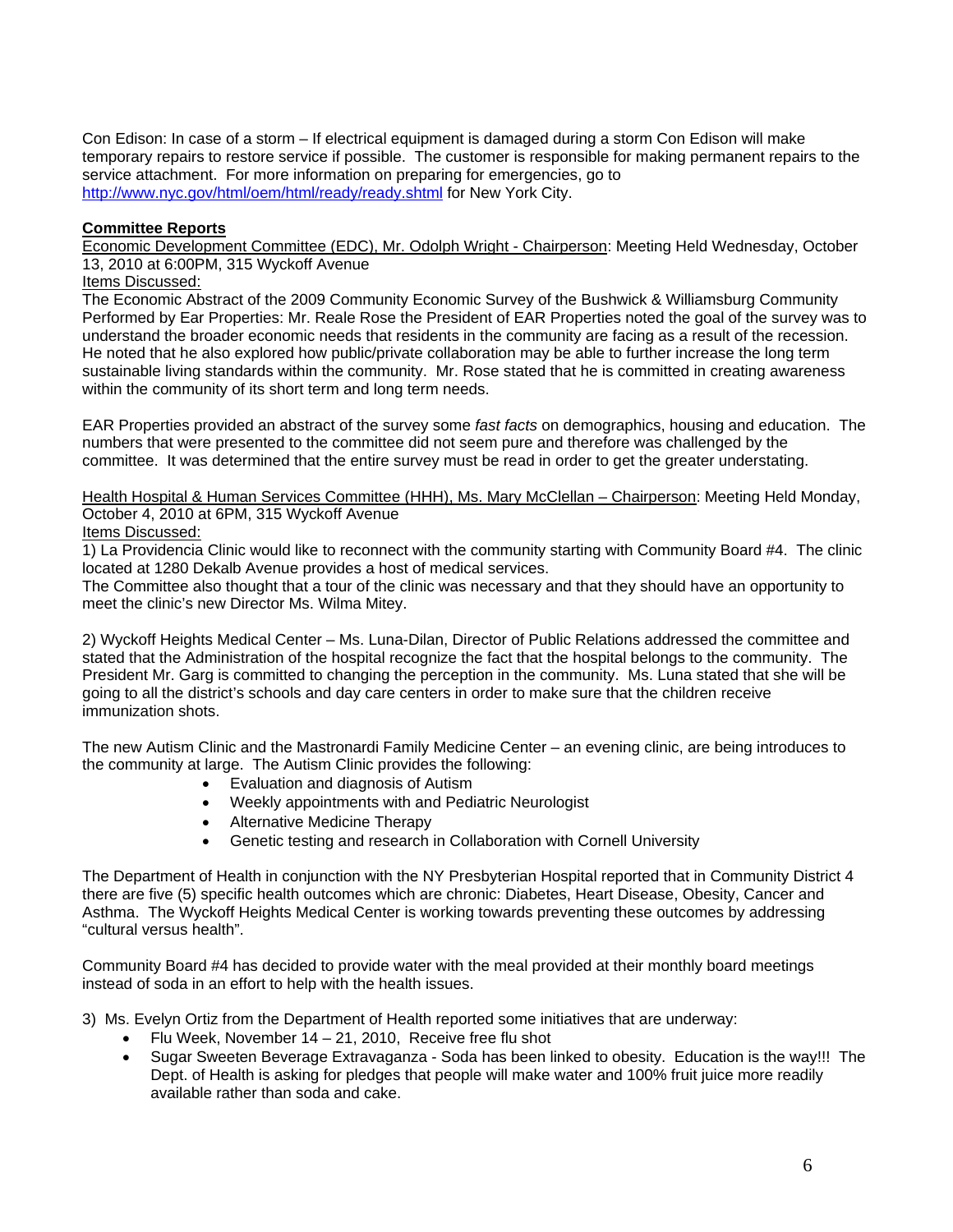• The Department of Health is looking for organizations to take the pledge; they will provide a speaker, support and follow up.

# *The District Manager pledged that CB#4 will serve only water and mildly sweetened juice at the meetings.*

4) Make the Road New York – Partnership for Smoke Free City: Hilary Klein spoke of the education component regarding "Smoke Free Places". The premise is that people who do not smoke are still impacted by smokers. Currently there is a bill before the NYC Council to eliminate smoking at outdoor areas like beaches, parks and pedestrian plazas. Should this bill become a reality it will be enforced by the NYC Department of Parks and Recreation Enforcement Officers and not by the New York Police Department.

Ms. McClellan stated that too many corner local stores sell "loose" cigarettes – which are against the law. This practice is aimed towards young people. The District Manager noted that in an effort to begin a campaign to stop this practice in Community District #4 the following need to be done:

- What are the fines associated with the sale of loose cigarettes?
- How many local stores have been in violation for the sale of "loose" cigarettes over the past year?
- Of those in violation, how many are repeat offenders?
- Does the fine escalate for those who are repeated offenders?
- How often are these stores visited by the Department of Consumer Affairs?

## Recommendations

1) The committee recommends that the Wyckoff Heights Medical Center forward to Community Board #4 the availability of jobs opening when they become available.

The motion was moved by Mr. Robert Camacho and second by Ms. Elvena Davis

2) Community Board #4 will serve only water and/or mildly sweetened juice at meetings The motion was moved by Ms. Elvena Davis and second by Mr. Austen Martinez

Public Safety Committee (PSC), Ms. Barbara Smith – Chairperson: Meeting Held Monday, October 5, 2010 at 6PM, 83<sup>rd</sup> Precinct, 480 Knickerbocker Avenue Item Discussed: New York State Liquor License Requests

Recommendations

- 1) Maria Garcia MarCaribe Restaurant 446 Wilson Avenue Motion moved by Mr. C. Joseph and second by Ms. G. Puglla-Jimenez (support)
- 2) See PSC report for more information –
- 3) Francis Valerio Tropical, 302 Irving Avenue Motion moved by Ms. S. Simmons and second by Mr. W. Harris (support)

Youth and Education Committee (YEC), Ms. Virgie Jones – Chairperson: Meeting Held on October, 12, 2010 at 5:30PM, 143 Himrod Street

Items Discussed:

1) Resurgence of the Swimming Program at the Bushwick Campus – Mr. Carabajal – Physical Education Instructor at Bushwick School for Social Justice – who has been employed by the Board of Education for nine years and a resident of the Bushwick Community, also was a student who attended Bushwick High School and was a part of the Bushwick High School Swimming Team. He shared with the committee that during his tenure as an instructor he has instructed several swimming programs at other schools; he has letters from his previous supervisors that would attest to his abilities. The Bushwick Campus has a newly renovated Olympic sized pool that is not be used. The renovation of this pool cost the City millions of dollars. At one time Bushwick High School had one of the finest swimming programs in the City and has won many awards and accolades. Students were also able to prepare for the NYC Department of Parks and Recreation Life Guard program by taking classes; becoming certified while still in school earning approximately \$16.00 per hour. Today the City has a shortage of Certified Life Guards, so during the Summer Beach and Pool season Life Guards were imported from Europe.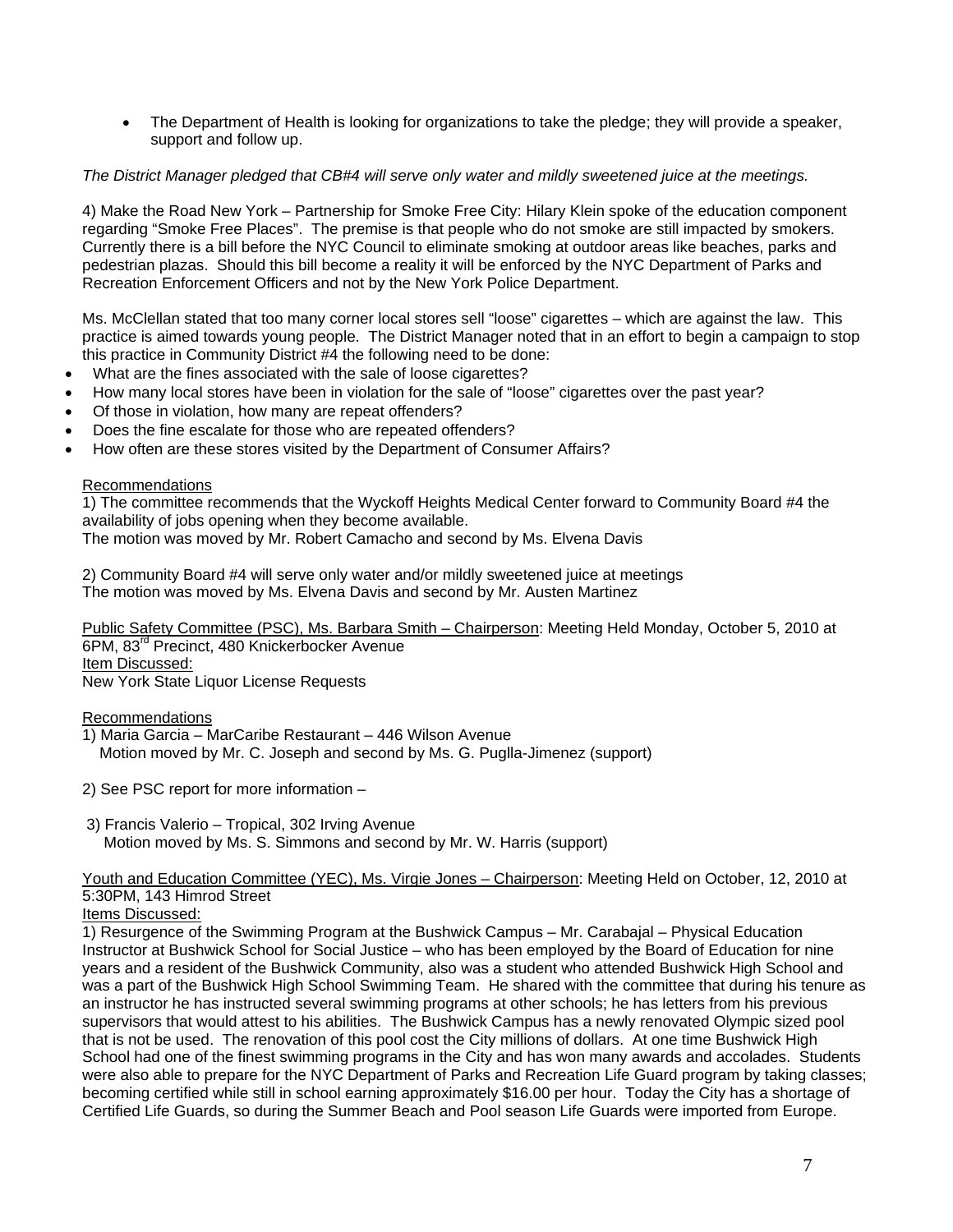Since the reorganization of the Bushwick High School, four smaller schools now comprised the Bushwick Campus. The Harbor School recently was relocated and seemed to be the only school that utilized the pool. Mr. Carabajal noted that he took it upon himself to become Red Cross Certified to teach swimming and run the program. Unfortunately there is no longer an interest by the administration to resurrect the swimming program as Mr. Carabajal presented the committee with a letter from NYC Council Member Dilan indicating his commitment to funding a program at the Bushwick Campus. The teacher noted that he has a petition from over three hundred students requesting the swimming program.

Mr. Carabajal noted that during the summer months the Big Apple Programs utilized the pool. A visitor from the Make the Road New York suggested contacting the community based organization called Asphalt Green. She said that this group boasts of many volunteers around swimming sports.

After spending a great deal of time discussing this issue, the committee suggested the following strategy's as a way to resurrect a program for the Bushwick Campus:

- 1. Get parents to sign a petition in support of a After school Swimming Club at the Bushwick Campus
- 2. Partner with the Asphalt Green community based organization
- 3. Develop the after school programming
- 4. Go to the NYC Council Member Dilan for support
- 5. Grow from there…..

2) NYS Literacy Zone - New initiative to close the literacy gap. Ms. Parker, Executive Director of Opportunities for a Better Tomorrow (OBT) introduced her colleagues who were present with her. She stated that OBT, Make the Road New York, Maura Clarke-Ita Ford Center and St. Christopher Otillie responded to the New York State Department of Education's Request for Proposal to establish a Literacy Zone in Bushwick.

It was suggested that the group appear at the November CB#4 meeting under the public hearing portion.

#### **Old Business:**

Laura Braslow - Proposal for the formation of an Arts and Culture Committee (ACC)

The Arts and Culture Committee will serve as a point of connection between residents, organization, businesses and the Board in regards to arts and cultural issues, opportunities, institutions and events. The key functions of this committee will be to connect the community with opportunities to make, show and view art in the District as well as to identify and foster art programs and projects between local organizations, schools, day care centers, churches and families. The committee will also address the needs of neighborhood cultural institutions, and to enhance the Board's role in local cultural events. There will also be many opportunities to connect members of the community with existing city programs.

#### Recommendation

To add the Arts and Culture Committee (ACC) to the standing committees

The Chairperson of the new Arts and Culture Committee will be Ms. Laura Braslow.

Motion moved by Ms. Barbara Smith and second by Ms. Linda McKinley. All members present are in favor.

## **New Business:**

Adam Schwartz: Support for the Land Marking on Bushwick Avenue; Mr. Schwartz asked for support to protect the properties on Bushwick Avenue. Suggestions are welcomed.

#### **Announcements:**

Barbara Smith, 83<sup>rd</sup> Precinct Council President: Thanksgiving Baskets and donations are now being accepted.

Evelyn Ortiz – New York City Department of Health & Mental Hygiene: Flu Week, November 14-25, 2010. Flu shots will be given out at 6 different sites. On November 19, flu shots will be given at St. Barbara's Roman Catholic Church 138 Bleecker Street.